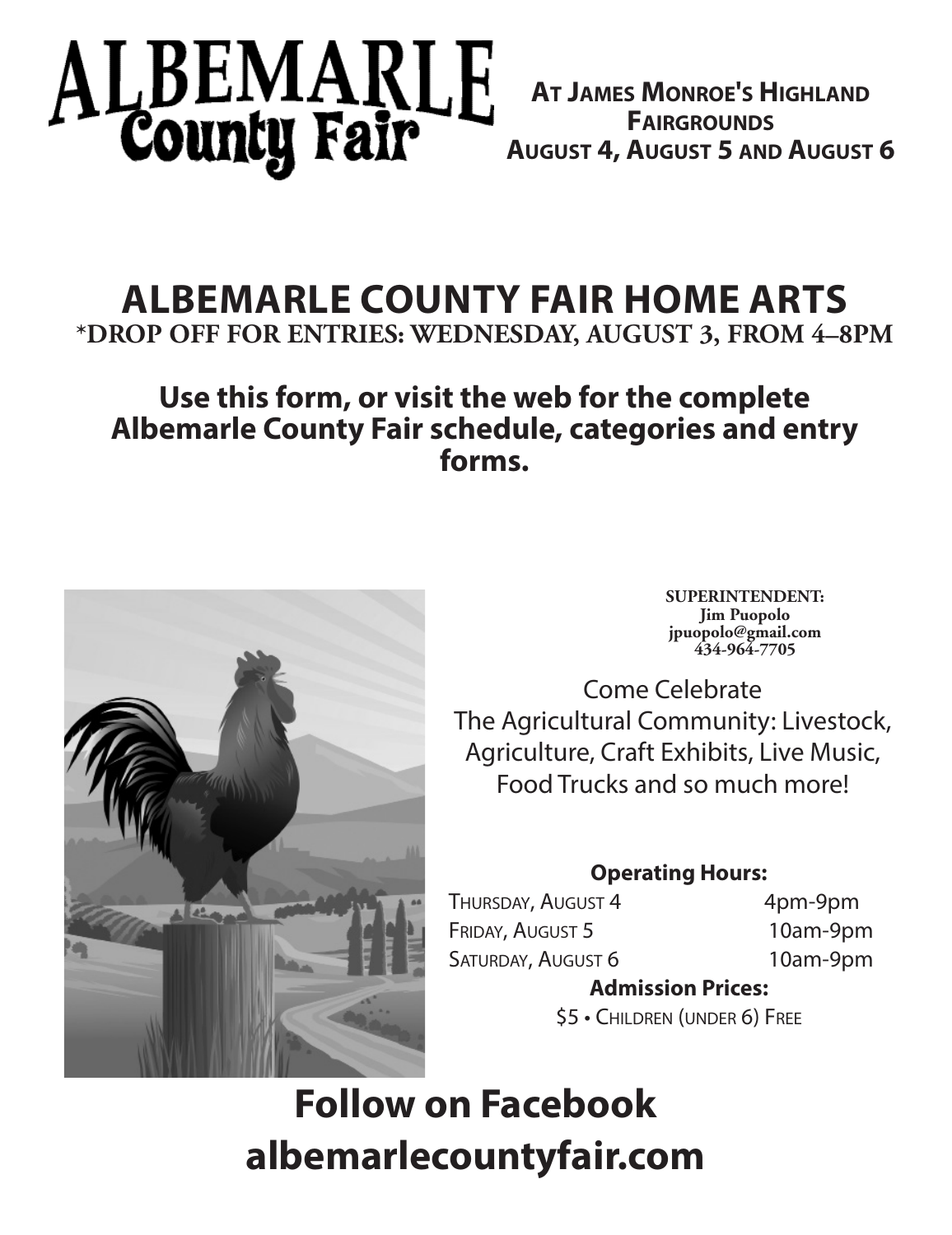| <b>ALBEMARLE</b><br>County Fair |
|---------------------------------|
| <b>HOME ARTS</b>                |

**SUPERINTENDENT: Jim Puopolo jpuopolo@gmail.com 434-964-7705**

**The Home Arts Barn includes the following departments: Crafts, Cultural, Food, and Needlework**

**Registration forms are also available on line albemarlecountyfair.com**

#### **HOME ARTS SCHEDULE** Please bring your entries to the Home Arts Barn **Wednesday, AUGUST 3, 4–8pm**

All entries must be removed Saturday, August 6, 3. after 8pm. Unclaimed exhibits will become the property of the Fair after 9pm, Saturday, August 6. Early removal of entries will result in loss of awards.

**AWARDS:** A Best of Show Rosette Ribbon may be awarded in any section. Grand Champion Rosette will be awarded to the person with the highest point score in Home Arts.

**Best of Show:** 4 pts **1st Place:** 3 pts **2nd Place:** 2 pts **3rd Place:** 1 pt

#### **HOME ARTS RULES:**

- 1. Entry must have been completed in the last two years.
- 2. Entry never entered in Albemarle County Fair.
	- General Fair Rules apply. See website for details.

#### **DIVISIONS:**

- 1. Open competition is open to all ages.
- 2. Junior competition is open to anyone thru the age of 18. The divisions are:
	- 1) Under 9 years
	- 2) Ages 9-13 years
	- 3) Ages 14-18 years
	- The same rules, sections, classes, and awards apply to all age groups.
- 3. Senior, Ages 65 & older.
- 4. Professional Division.

# **REGISTRATION FORM 2022** ALBEMARLE COUNTY FAIR, INC. **\*DROP OFF FOR ENTRIES: WEDNESDAY, AUGUST 3, FROM 4–8PM**

PLEASE CIRCLE ONE:

OPEN SENIOR *IUNIOR* 

EXHIBITOR NUMBER \_\_\_\_\_\_\_ *For Fair Use*

**Albemarle County Fair** Derat<br>**I Hurkland Fairgree unde** Thursday, August 4 **At James Monroe's Highland Fairgrounds** FRIDAY, AUGUST 5 **AUGUST 4, AUGUST 5, AND AUGUST 6** SATURD AY, AUGUST 6 10am-9pm

4pm-9pm 10am-9pm **Operating Hours:**

 $NAME:$ 

ADDRESS:\_\_\_\_\_\_\_\_\_\_\_\_\_\_\_\_\_\_\_\_

\_\_\_\_\_\_\_\_\_\_\_\_\_\_\_\_\_\_\_\_\_\_\_\_\_\_\_\_\_\_

\_\_\_\_\_\_\_\_\_\_\_\_\_\_\_\_\_\_\_\_\_\_\_\_\_\_\_\_\_\_

 $\overline{\phantom{a}}$ AGE (TO QUALIFY JUNIOR OR SENIOR ENTRIES ONLY)

| PHONE |  |  |  |  |
|-------|--|--|--|--|
|       |  |  |  |  |
|       |  |  |  |  |
|       |  |  |  |  |
|       |  |  |  |  |

EMAIL:

\*\*I HAVE READ AND UNDERSTAND ALL GENERAL RULES AND REGULATIONS OF THE ALBEMARLE COUNTY FAIR AND ADDITIONAL RULES THAT APPLY TO THE HOME ARTS DEPARTMENTS\*\*

SIGNATURE:

#### **PLEASE LIST BELOW ITEMS YOU ARE ENTERING:**

\_\_\_\_\_\_\_\_\_\_\_\_\_\_\_\_\_\_\_\_\_\_\_\_\_\_\_\_\_\_\_\_\_\_\_\_\_\_\_\_\_\_

\_\_\_\_\_\_\_\_\_\_\_\_\_\_\_\_\_\_\_\_\_\_\_\_\_\_\_\_\_\_\_\_\_\_\_\_\_\_\_\_\_\_

\_\_\_\_\_\_\_\_\_\_\_\_\_\_\_\_\_\_\_\_\_\_\_\_\_\_\_\_\_\_\_\_\_\_\_\_\_\_\_\_\_\_

\_\_\_\_\_\_\_\_\_\_\_\_\_\_\_\_\_\_\_\_\_\_\_\_\_\_\_\_\_\_\_\_\_\_\_\_\_\_\_\_\_

\_\_\_\_\_\_\_\_\_\_\_\_\_\_\_\_\_\_\_\_\_\_\_\_\_\_\_\_\_\_\_\_\_\_\_\_\_\_\_\_\_\_

\_\_\_\_\_\_\_\_\_\_\_\_\_\_\_\_\_\_\_\_\_\_\_\_\_\_\_\_\_\_\_\_\_\_\_\_\_\_\_\_\_\_\_

\_\_\_\_\_\_\_\_\_\_\_\_\_\_\_\_\_\_\_\_\_\_\_\_\_\_\_\_\_\_\_\_\_\_\_\_\_\_\_\_\_\_

DESCRIPTION DEPARTMENT / CLASS

\_\_\_\_\_\_\_\_\_\_\_\_\_\_\_\_\_\_\_\_\_\_\_\_\_\_\_\_\_\_\_\_\_\_\_\_\_\_\_\_\_\_

\_\_\_\_\_\_\_\_\_\_\_\_\_\_\_\_\_\_\_\_\_\_\_\_\_\_\_\_\_\_\_\_\_\_\_\_\_\_\_\_\_\_

\_\_\_\_\_\_\_\_\_\_\_\_\_\_\_\_\_\_\_\_\_\_\_\_\_\_\_\_\_\_\_\_\_\_\_\_\_\_\_\_\_\_

\_\_\_\_\_\_\_\_\_\_\_\_\_\_\_\_\_\_\_\_\_\_\_\_\_\_\_\_\_\_\_\_\_\_\_\_\_\_\_\_\_

\_\_\_\_\_\_\_\_\_\_\_\_\_\_\_\_\_\_\_\_\_\_\_\_\_\_\_\_\_\_\_\_\_\_\_\_\_\_\_\_\_\_

\_\_\_\_\_\_\_\_\_\_\_\_\_\_\_\_\_\_\_\_\_\_\_\_\_\_\_\_\_\_\_\_\_\_\_\_\_\_\_\_\_\_\_

\_\_\_\_\_\_\_\_\_\_\_\_\_\_\_\_\_\_\_\_\_\_\_\_\_\_\_\_\_\_\_\_\_\_\_\_\_\_\_\_\_\_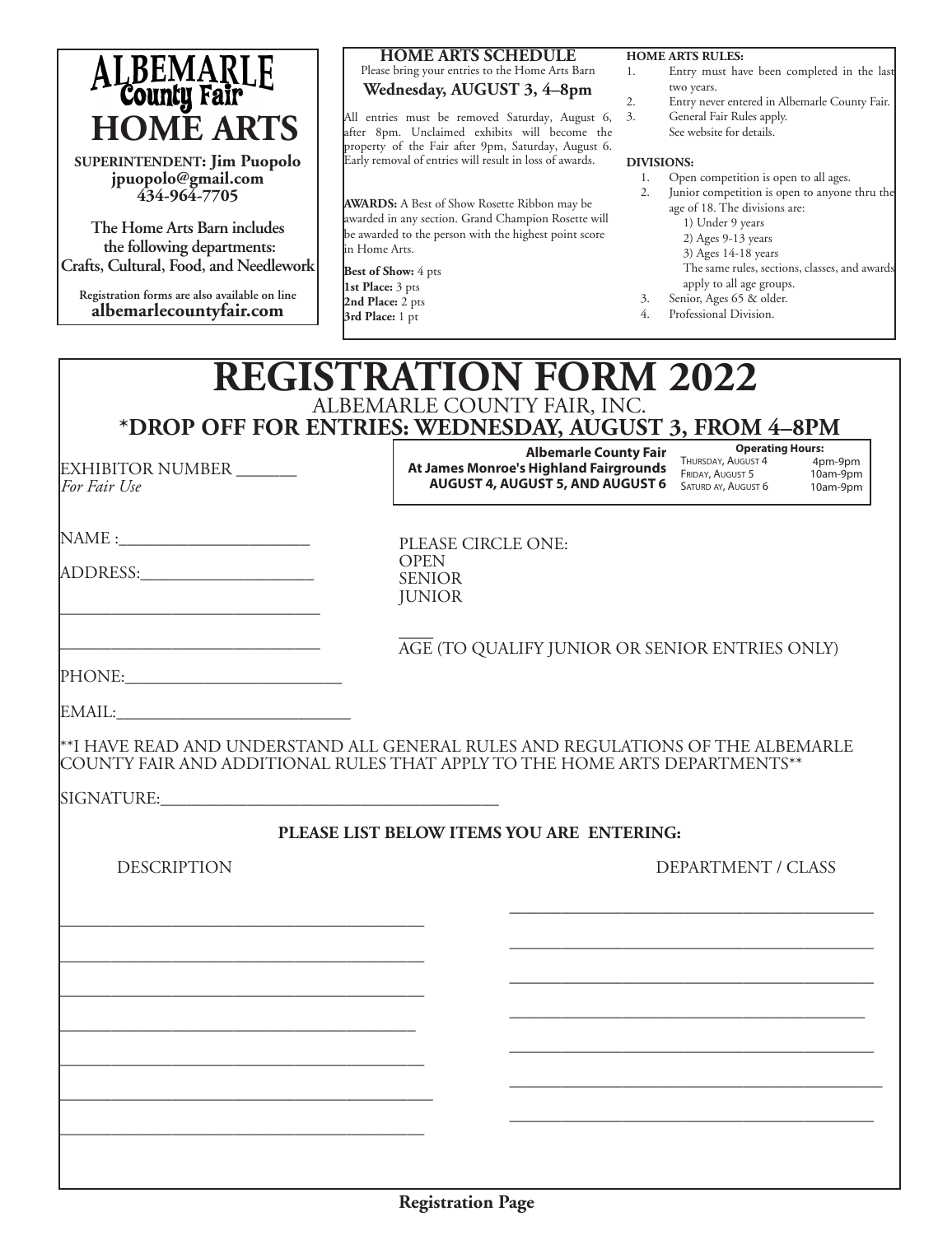

#### **CRAFTS DEPARTMENT**

Entries will be judged on general appearance, design, harmony of colors, workmanship, and finishing. No entries will be accepted that have been entered in previous Albemarle County Fairs.

#### **Section 1: Ceramics and Pottery**

#### **SECTION RULES:**

- 1. No props are allowed (i.e., lamp shades, candles, flowers, etc.).
- 2. All lids and loose pieces must be secured with tape.
- 3. Ceramics: relating to a brittle material made by firing a nonmetallic material, such as clay. Pottery: Objects molded from clay and fired by intense heat.

#### **CERAMICS:**

#### **CLASSES:**

- 1. Figurines
- 2. Mechanical
- 3. Other

#### **POTTERY:**

#### **CLASSES:**

- **Techniques**
- 1. Hand Thrown
- 2. Wheel Thrown
- 3. Other

#### **Section 2: Handcrafts**

#### **CLASSES:**

- 1. Original Design
- Kit
- 3. Wreath
- 4. Recycled Material
- 5. Scrapbook Pages<br>6. Other
- Other

#### **FINE ARTS DEPARTMENT**

Entried will be judged on presentation design, color usage, and workmanship.

#### **Section 1: Drawing**

- 1. Maximum size is 36" x 48."
- 2. All entries must be matted on mat board and wired to hang.
- 3. We recommend sealing matted entries in a plastic wrap to prevent damage.

- **CLASSES:**
	- 1. Charcoal<br>2. Inks
	- 2. Inks 3. Mixed Media
	- 4. Pastel<br>5. Pencil
	- 5. Pencil
	- 6. Crayon (Junior Division only)

#### **Section 2: Painting**

- 1. Maximum size for flat work is 36" x 48," not including frame.
- 2. All framed entries must be ready to hang.
- 3. Matted entries must be sealed in acetate or clear thick plastic to prevent damage.
- 4. All entries must have hard backing.

#### **CLASSES:**

- 1. Acrylics<br>2. Mixed M
- 2. Mixed Media
- 3. Oil<br>4. Wat<br>5. Pain Watercolor
- Paint by numbers
- 6. Airbrush

#### **Section 3: Printmaking**

- 1. Maximum size is 36" x 48."
- 2. All entries must be matted with mat board and wired for hanging.
- 3. We recommend sealing matted entries in a plastic wrap to prevent damage.

### **CLASSES:**

- 1. Etching<br>2. Lithogra
- 2. Lithography<br>3. Scratchboard
- 3. Scratchboard<br>4. Serigraphy
- Serigraphy
- 5. Woodcuts

#### **Section 4: Sculpture**

#### **SECTION RULE:**

1. 30 lbs. maximum weight

- **CLASSES:**
	- 1. Clay<br>2. Meta
	- 2. Metal<br>3. Plaster 3. Plaster Casting<br>4. Stone
	-
	- 4. Stone<br>5. Wood 5. Wood
	- 6. Paper<br>7. Lego
	- 7. Lego Other

#### **CULTURAL DEPARTMENT Section 1: Photography**

# **SECTION RULES:**<br>1. All photos n

- All photos must be  $8" \times 10"$  or  $5" \times 7."$
- 2. All photos must be mounted or matted with a wire or hook ready to hang.
- 3. Each entry must be an original photograph taken by the exhibitor.
- 4. Every photograph must be labeled on the back with the name of exhibitor, class, and Open or Junior Division.

#### **CLASSES:**

- 1. Life in Albemarle: Local life, local orchard, vineyards, culture, activity, people, and/or places
- 2. Portraits: Depiction of a personality, head or full figure, posed or informal (not candid) where person is main interest
- 3. Human interest: Candids, people interacting, family moments
- 4. Scenic and architectural: Landscapes, water, buildings, roads, etc.
- 5. Floral: Flowers, gardens, plants, cultivated or wild.<br>6. Animals: Wild or domestic
- 6. Animals: Wild or domestic
- 7. Children: Including babies
- 8. Albemarle County Fairs: Photos from the previous two years only
- 9. Humor: Any subject that makes us laugh!

#### **JUDGING CRITERIA**

- a. Impact
- b. Composition
- c. Lighting d. Simplicity
- 

# **Section 2: Poster Contest** (Junior Entries Only)

#### **CATEGORY 1:**

**4-H POSTER CONTEST** *The rules and regulations are posted in the 4-H Handbook. The entries for this category must be submitted through a local 4-H club.* 

#### **CATEGORY 2: PATRIOTIC POSTER**

**HOME ARTS** 

**SUPERINTENDENT: Jim Puopolo • jpuopolo@gmail.com • 434-964-7705**

- 1. This poster should promote a particular activity at the 2020 Albemarle County Fair. Any of the contests listed in this program may be used as a poster subject. Each poster should have information about one contest only. Some examples of poster subject include: Critter Race and Junior Livestock Show & Sale.
- 2. Each poster should include information about the time, date, and location of the contest if applicable.
- 3. Drawings, paintings, photographs, and pasted on material may be included in the poster.
- 4. Each poster should be no larger than 24" x 18."Poster board of any color may be used. 5. Poster must be the work of the exhibitor,

1. Entries must have been prepared by the exhibitor. 2. No entries will be accepted that have been entered in previous Albemarle County Fairs.

ten on the back. **Section 3: Woodworking**

1. Antique Restoration 2. Antique Reproductions 3. Original Design 4. Wood Sculpture 5. Relief Carving 6. Other

**Section 4: Soap SECTION RULES** 

1. All soap classes, please submit one bar.

1. Melt and Pour Glycerin 2. Soap from Scratch 3. Other Soap

**FOOD DEPARTMENT DEPARTMENT RULES**

goods and candies.

**Section 1: Bread**

**CLASSES**: 1. Biscuits (4) 2. Sweet Rolls (4) 3. Muffins (4) 4. Coffee Cake 5. Corn Bread (1/2 loaf) 6. International Bread (1 loaf) 7. Dinner Rolls (4) 8. Fruit and Nut Bread 9. Yeast Bread

1. All baked goods become property of the Fair. No commercially prepared mixes, pie shells, fillings, or dough, except in decorated cake section. 3. Recipes must be submitted with all baked

4. Baked goods and candies must be on disposable plates and sealed in clear plastic bags. 5. Please submit quantities indicated in parentheses.

Judging based on flavor, appearance, and texture.

**OPEN DIVISION SECTION RULES**

**CLASSES:**

**CLASSES:**

and exhibitor's name and age must be writ-